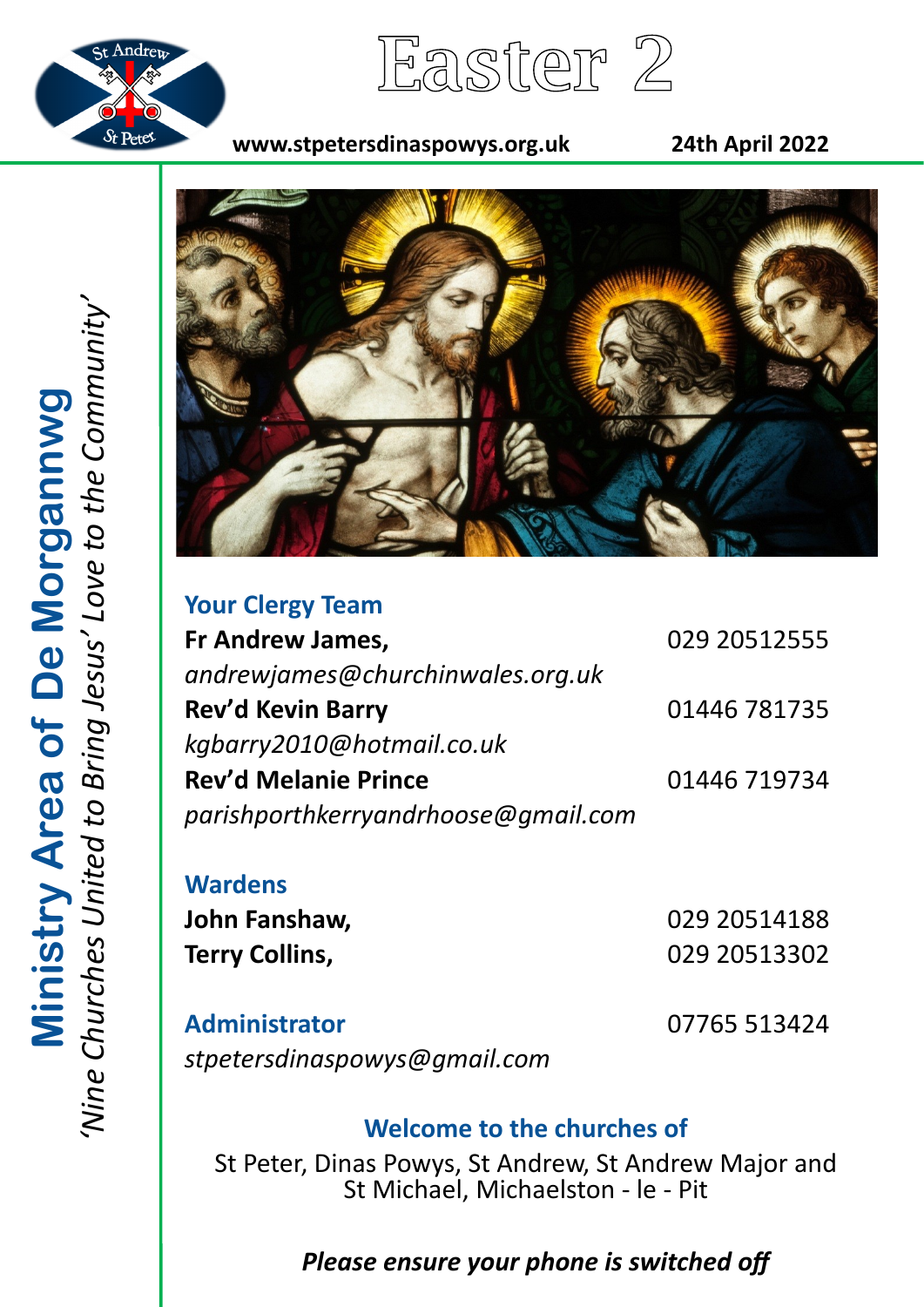#### **Collect**

Almighty Father, you have given your only Son to die for our sins and to rise again for our justification: grant us so to put away the leaven of malice and wickedness that we may always serve you in pureness of living and truth; through the merits of your Son Jesus Christ our Lord, who is alive and reigns with you, in the unity of the Holy Spirit, one God, now and for ever

#### **Amen**



#### **A reading from Acts 5. 27-32**

When they had brought them, they had them stand before the council. The high priest questioned them, saying, 'We gave you strict orders not to teach in this name, yet here you have filled Jerusalem with your teaching and you are determined to bring this man's blood on us.' But Peter and the apostles answered, 'We must obey God rather than any human authority. The God of our ancestors raised up Jesus, whom you had killed by hanging him on a tree. God exalted him at his right hand as Leader and Saviour, so that he might give repentance to Israel and forgiveness of sins. And we are witnesses to these things, and so is the Holy Spirit whom God has given to those who obey him.'

*This is the word of the Lord R* **Thanks be to God**



## **A reading from Revelation 1. 4-8**

John to the seven churches that are in Asia: Grace to you and peace from him who is and who was and who is to come, and from the seven spirits who are before his throne, and from Jesus Christ, the faithful witness, the firstborn of the dead, and the ruler of the kings of the earth.

To him who loves us and freed us from our sins by his blood, and made us to be a kingdom, priests serving his God and Father, to him be glory and dominion for ever and ever. Amen.

Look! He is coming with the clouds; every eye will see him, even those who pierced him; and on his account all the tribes of the earth will wail. So it is to be. Amen.

'I am the Alpha and the Omega', says the Lord God, who is and who was and who is to come, the Almighty.

*This is the word of the Lord*

*R* **Thanks be to God**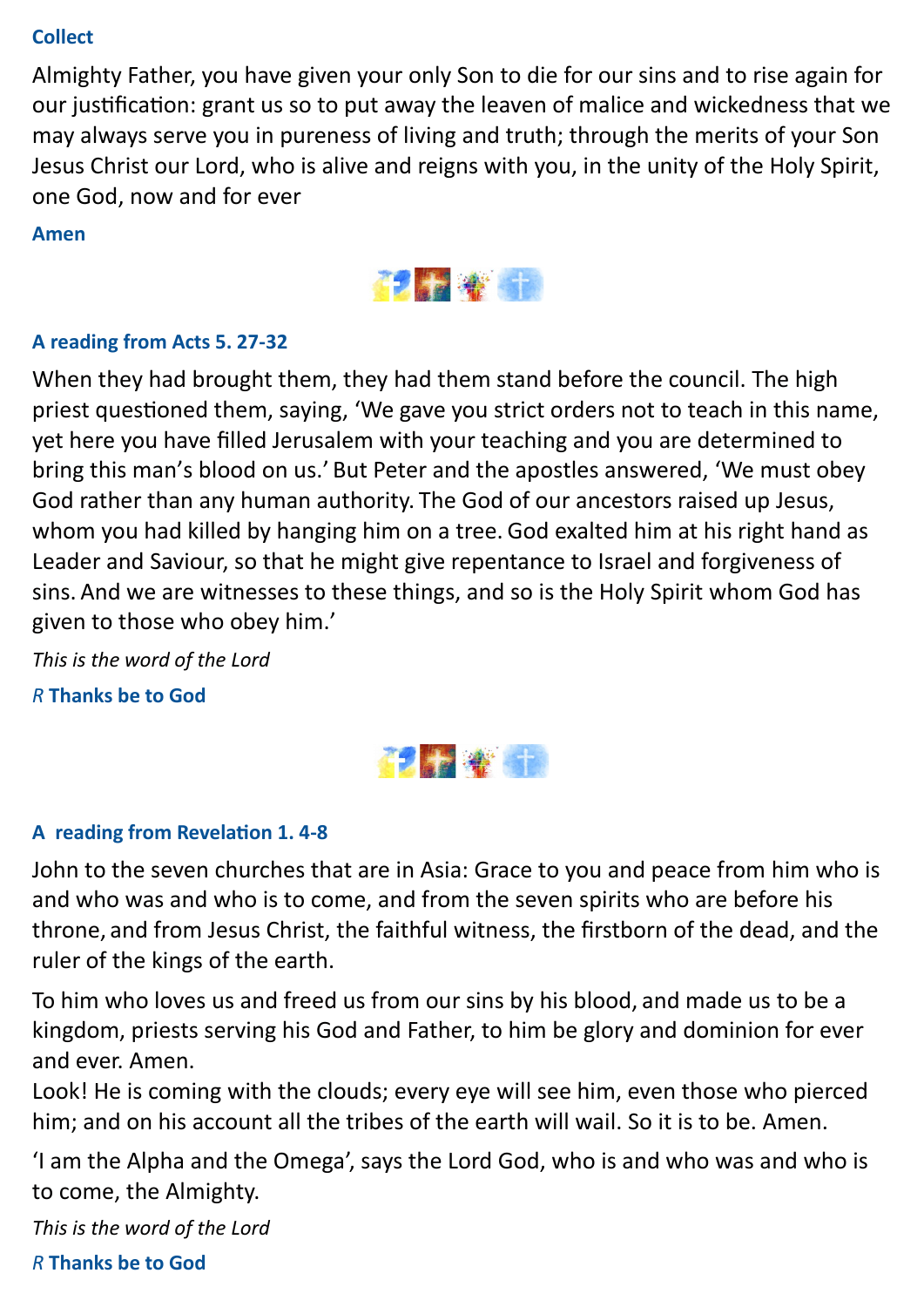#### **Listen to the Gospel of Christ according to John 20.19-31**

### **R Glory to you, O Lord.**

When it was evening on that day, the first day of the week, and the doors of the house where the disciples had met were locked for fear of the Jews, Jesus came and stood among them and said, 'Peace be with you.' After he said this, he showed them his hands and his side. Then the disciples rejoiced when they saw the Lord. Jesus said to them again, 'Peace be with you. As the Father has sent me, so I send you.' When he had said this, he breathed on them and said to them, 'Receive the Holy Spirit. If you forgive the sins of any, they are forgiven them; if you retain the sins of any, they are retained.'

But Thomas (who was called the Twin), one of the twelve, was not with them when Jesus came. So the other disciples told him, 'We have seen the Lord.' But he said to them, 'Unless I see the mark of the nails in his hands, and put my finger in the mark of the nails and my hand in his side, I will not believe.'

A week later his disciples were again in the house, and Thomas was with them. Although the doors were shut, Jesus came and stood among them and said, 'Peace be with you.' Then he said to Thomas, 'Put your finger here and see my hands. Reach out your hand and put it in my side. Do not doubt but believe.' Thomas answered him, 'My Lord and my God!' Jesus said to him, 'Have you believed because you have seen me? Blessed are those who have not seen and yet have come to believe.'

Now Jesus did many other signs in the presence of his disciples, which are not written in this book. But these are written so that you may come to believe that Jesus is the Messiah, the Son of God, and that through believing you may have life in his name.

*This is the Gospel of the Lord*

*R* **Praise be to thee O Christ**



#### **Post Communion Prayer**

Lord God our Father, through our Saviour Jesus Christ you have assured your children of eternal life and in baptism have made us one with him: deliver us from the death of sin and raise us to new life in your love, in the fellowship of the Holy Spirit, by the grace of our Lord Jesus Christ.